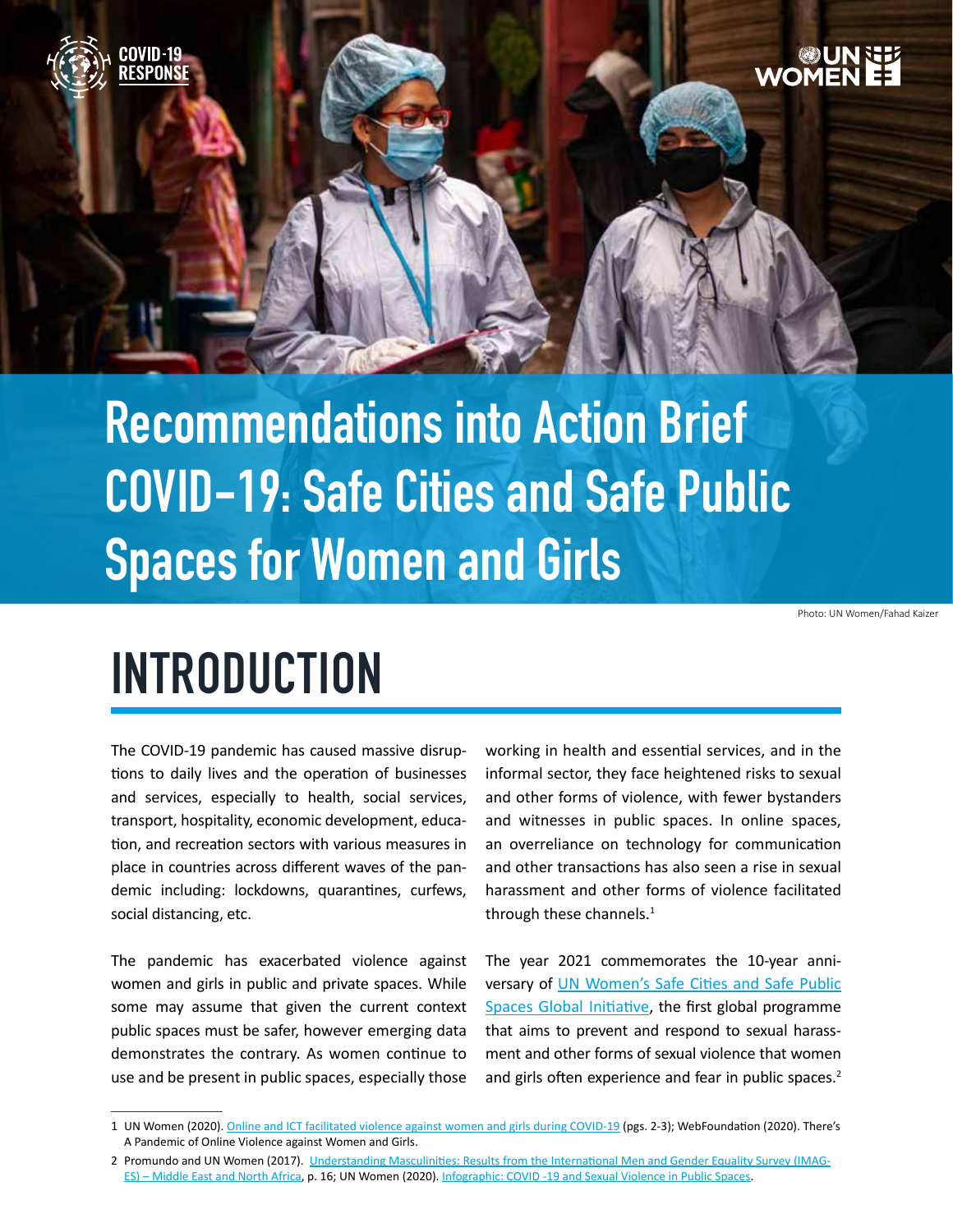

Photo: UN Photo/Loey Felipe

It has inspired and supported comprehensive action through multi-stakeholder partnerships established at the local and global level with women in decision making roles, involving local and national governments, women's rights organizations and other civil society groups, the UN, and other partners.

The Global Iniative began with five founding city programmes (Kigali, Rwanda, Quito, Ecuador, Port Moresby, Papua New Guinea, Cairo, Egypt, and New Delhi, India) fostering an integrated approach to address the neglected issue of sexual harassment (focusing on women's economic empowerment, political participation, and ending violence against women and girls). It now spans 50 city initiatives to date, including in urban and rural settings, and those affected by conflict.

Sexual violence in public spaces negatively impacts the health and well-being of women; reduces their freedom of movement and ability to participate in school, work, and public life; and limits their access to essential services and their enjoyment of cultural and recreational activities. In turn, women, families, workplaces, communities,

and economies suffer. This issue is now widely recognized in broad frameworks, including the New Urban Agenda and Sustainable Development Goals (5, 11, 16).

This brief details some of the ways safe city partners from different sectors, in a short six months, have taken action in line with the recommendations set out in UN Women's Policy brief on [COVID-19 and Ensuring Safe Cities and Safe Public](https://www.unwomen.org/-/media/headquarters/attachments/sections/library/publications/2020/brief-covid-19-and-ensuring-safe-cities-and-safe-public-spaces-for-women-and-girls-en.pdf?la=en&vs=632)  [Spaces for Women and Girls](https://www.unwomen.org/-/media/headquarters/attachments/sections/library/publications/2020/brief-covid-19-and-ensuring-safe-cities-and-safe-public-spaces-for-women-and-girls-en.pdf?la=en&vs=632). Leaders within and across countries, cities and communities continue to demonstrate their resolve as they work to implement their holistic Flagship programmes and ensure that the prevention and response to sexual harassment in public spaces and other forms of violence against women is firmly embedded in development and recovery plans. This action forms part of each city's multi-year comprehensive safe city and safe public spaces initiative with women and girls.

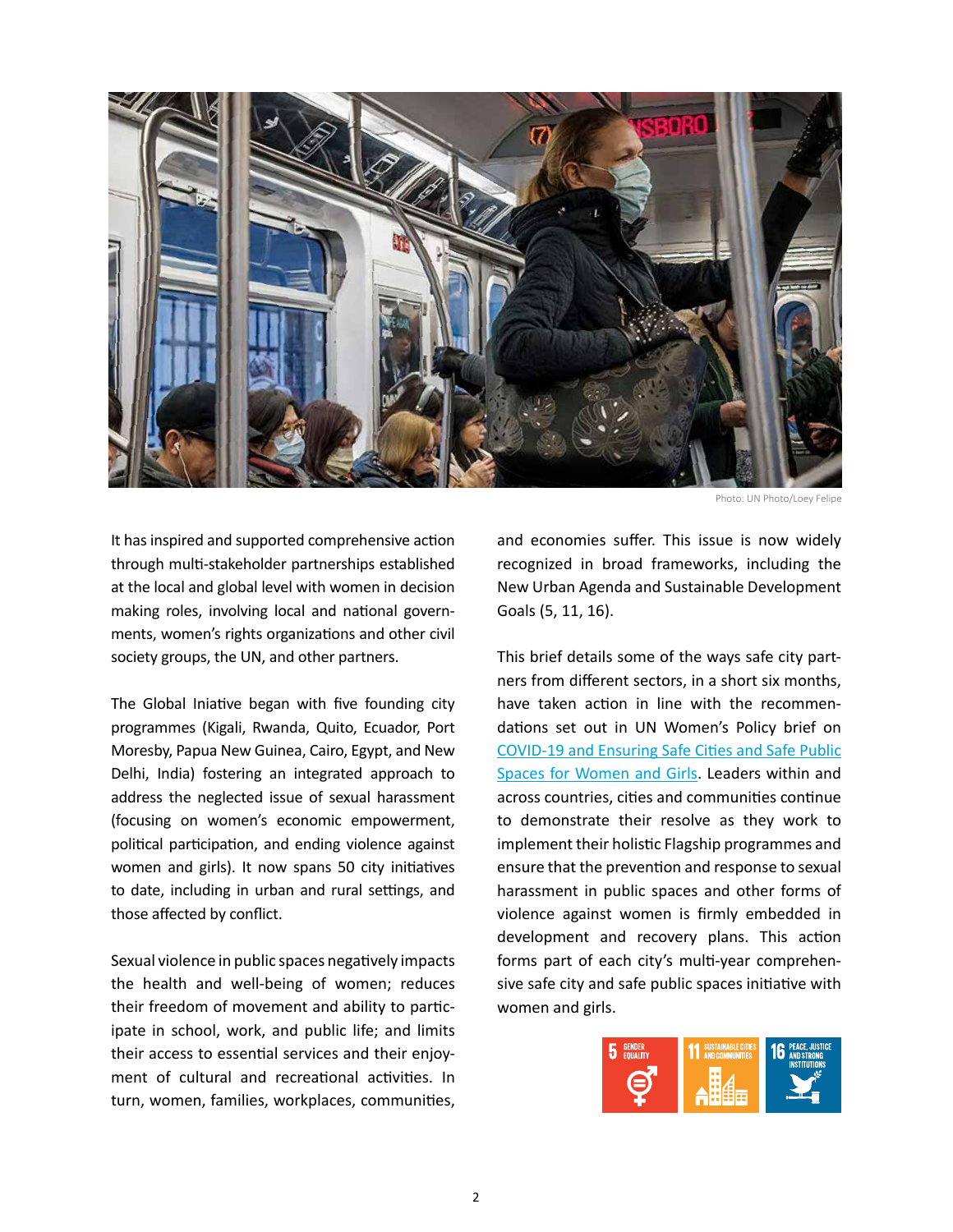## **EXAMPLES OF RESPONSES FROM GOVERNMENTS AND CIVIL SOCIETY ORGANIZATIONS**

Local governments positioned closest to the ground know that sexual violence in public spaces undermines progress of the sustainable development goals and recovery.

Despite a decade marked by strong backlash to women's rights, high rates of violence against women and girls and a devastating global health pandemic with enormous pressure on urban governments to respond (including competing demands on their time, voice and resources), continued investment in catalytic Safe City and Safe Public Spaces programmes can be seen in many countries. Below are some examples of how comprehensive safe city programmes with women and girls are implementing action attentive to the current context.



#### **LEADERSHIP, PARTNERSHIPS, AND LOCAL DATA TO INFORM THE DESIGN OF SAFE CITY AND SAFE PUBLIC SPACE INITIATIVES WITH WOMEN AND GIRLS**

- **•** In **Colombia**, safe cities free of violence against women has been embedded in the local development plans of five cities with initial allocations of \$1.3 million (USD). The Mayors of participating cities in Colombia (Bogota, Cali, Medellin, Popayan and Villavicencio) in the Global Initiative signed a political declaration of commitment recognizing the impact of COVID-19 on violence against women in private, public and virtual spaces, while reaffirming that they will "Reduce, prevent and comprehensively address sexual harassment and other forms of violence against women in all spaces". Each city initiative will continue to ensure a gender perspective in urban planning and transportation; implement measures to change social norms; and strengthen women's rights organizations with a mainstreamed focus on those groups of women and girls who are most at risk of sexual violence.
- **•** In **Canada**, the City of Halifax, which has just begun its participation in the Safe Cities and Safe Public Spaces Global Initiative has included a section on COVID-19 impacts on VAWG in a scoping study that is being conducted to inform the future direction of the city's programme. The City of Vancouver, through a review of policy, programmes and literature in the city' scoping study on sexual violence in public spaces being conducted and in evaluating the impacts of COVID-19, disproportionately impacted populations most at risk of sexual violence including women, Two Spirit, trans, non-binary, and gender diverse people who are homeless or precariously housed, substance users, and/or sex workers have been identified, enabling the city to respond to their immediate needs. For example, through washroom trailers and provision of personal hygiene and harm reduction supplies, there have been significant improvements to health, safety and well-being.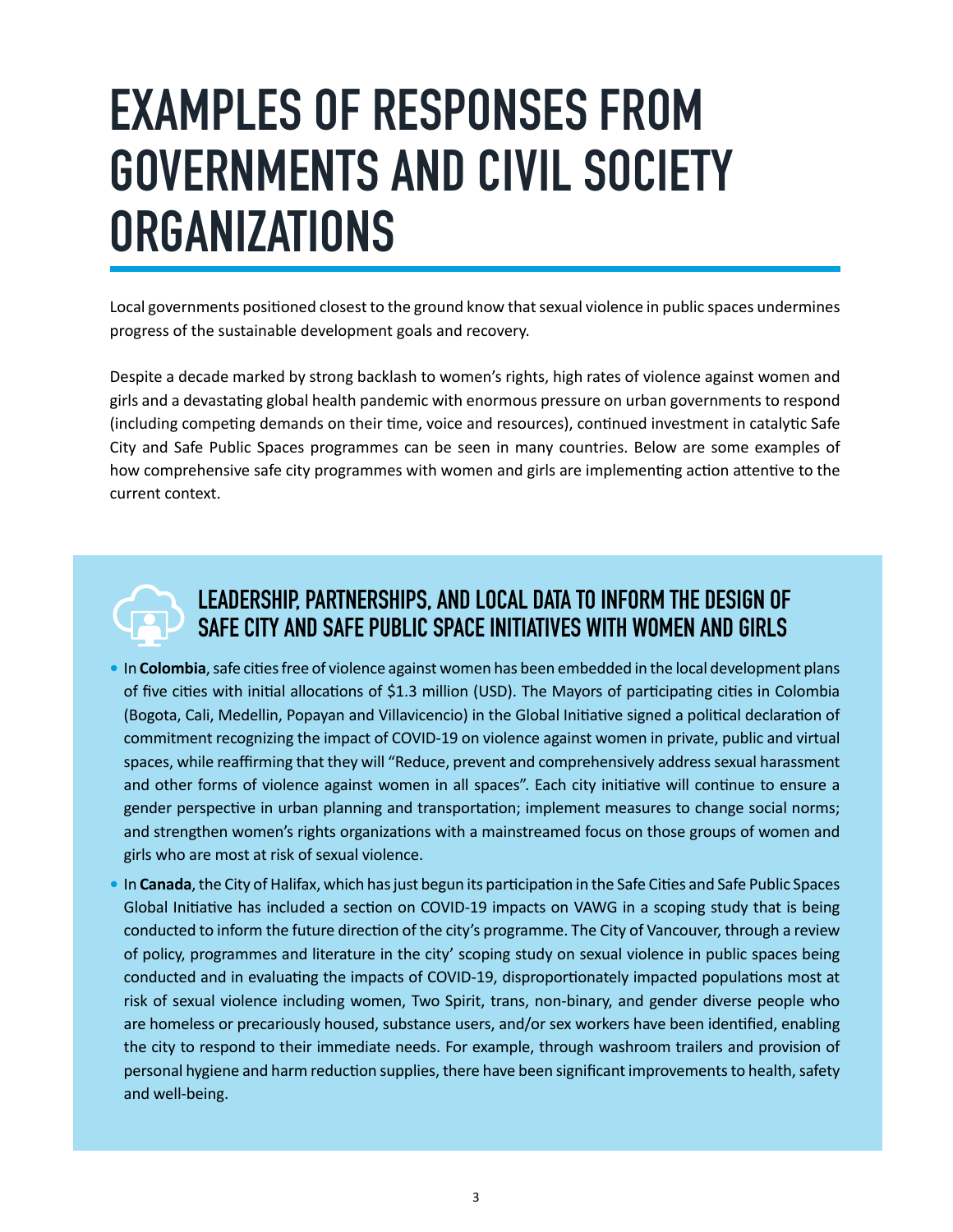- **•** In **Chile**, with a view to ensuring women's safety and reactivating the economy during the crisis, a scoping study was undertaken to better understand the nature and extent of sexual violence against women and girls in public spaces. Adapted online methods to capture the views and expertise of women's organizations and civil society groups and other stakeholders were used alongside a desk review of available research and data on sexual harassment. The heavy reliance on technology for educational purposes during the COVID-19 pandemic also prompted city partners to support a largescale study currently underway to assess online violence against women and girls.
- **•** In **Bosnia and Herzegovina**, the City of Banja Luka was undertaking a scoping study on sexual harassment when lockdowns were implemented as part of COVID-19 measures. Rather than stopping the research, methods were adapted with careful attention in continuing to uphold the ethical and safety principles for violence against women data collection (see Brief: Violence against women and girls [data collection during COVID-19](https://www.unwomen.org/en/digital-library/publications/2020/04/issue-brief-violence-against-women-and-girls-data-collection-during-covid-19)). Drawing on the findings of the study, a participatory programme design workshop was held that integrated recommendations made by diverse grassroots women, local government departments, women's organizations and other civil society groups. The Banja Luka Safe City programme design was validated by these multi-sectoral partners and includes the following objectives: enhance legal and institutional frameworks on the prevention and response to sexual harassment; implement gender-responsive urban planning that takes into account the needs of all women and men and support social norms change programming to promote the rights of women and girls in public spaces free of sexual harassment. A detailed implementation plan with a rigorous monitoring and evaluation framework is currently being developed in cooperation with the Banja Luka City Administration.
- **•** In the **Ukraine**, the City of Rubizhne adopted a comprehensive and tailored programme on ending sexual violence against women and girls in public spaces. The programme was designed and validated by representatives of the Rubizhne City Council, representatives of social and health institutions, the National Police, Luhansk Regional State Administration, international experts, and representatives of women's rights NGOs and civil society groups. The methodology of the Global Initiative and the participatory planning process in Rubizhne has recently inspired a similar planning process in four other cities affected by the conflict, including Toretsk, Soledar, Novoaidar and Zolote.

#### **PLANNING PUBLIC SPACES THAT ADDRESS THE NEEDS OF ALL WOMEN AND GIRLS**

**•** In **Canada**, as part of efforts to create a safe city with women and girls in Edmonton, in line with the principle of leave no one behind of the Sustainable Development Goals and the findings of the city's scoping study<sup>3</sup> on sexual harassment in public spaces, the Institute of the Advancement of Indigenous Women (IAAW) received funding from the City of Edmonton and the Province of Alberta to support the IAAW "Safety in the City project". This included support for: training of IAAW on safety audits, the implementation of women's safety audits to inform planning of safe spaces, and a survey on women's safety in taxis.

<sup>3</sup> The scoping study summary report is available at: [https://www.edmonton.ca/city\\_government/documents/PDF/safe-city-exec-summary.pdf](https://www.edmonton.ca/city_government/documents/PDF/safe-city-exec-summary.pdf) The community consultation report is available at: [https://www.edmonton.ca/city\\_government/documents/PDF/COE\\_Safe-City\\_Community-](https://www.edmonton.ca/city_government/documents/PDF/COE_Safe-City_Community-Collaboration-Committee-Recommendations2020.pdf)[Collaboration-Committee-Recommendations2020.pdf](https://www.edmonton.ca/city_government/documents/PDF/COE_Safe-City_Community-Collaboration-Committee-Recommendations2020.pdf)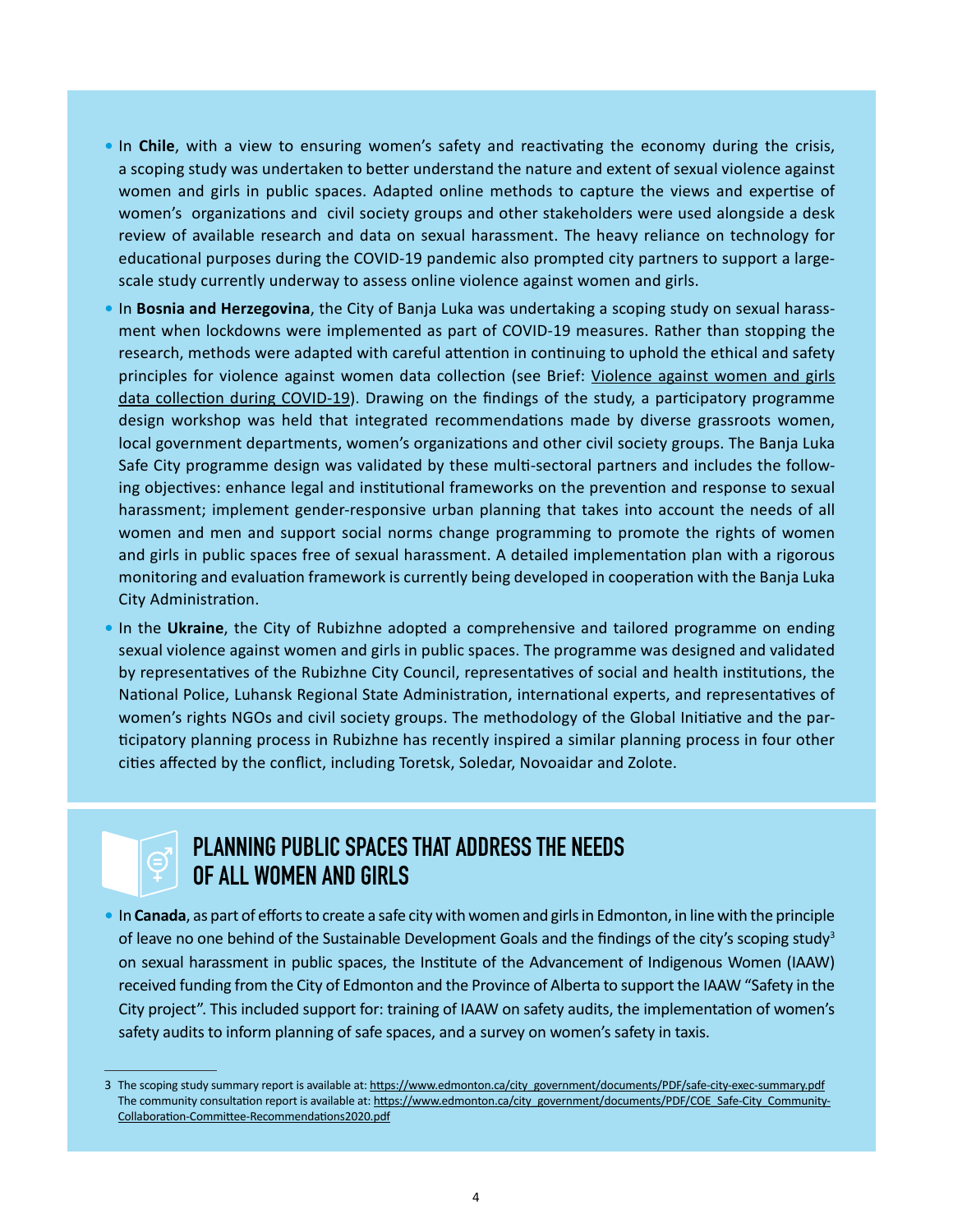- **•** In **Ecuador**, the Municipality of Cuenca launched a 'Guide for the Design, Use and Regulation of Inclusive and Safe Public Spaces for Women and Girls: Parks and Markets' developed with the active participation of end users, including women with disabilities, and in consultation with urban planning and gender experts and Municipal departments. It details how a gender responsive approach can be applied to infrastructure to meet the needs of all women and enhance services for survivors/victims.
- **•** In **Japan**, the City of Sakai has established a Steering Committee in 2020 composed of managers across diverse departments to define strategic and evidence-based approaches to mainstream women's safety across the departments of the



Photo: UN Women/Iván Lara González

city government in their COVID-19 recovery plans. In October 2020, the city provided information on the concept and approach of safe cities with women and girls based on local and global experience during a consultation related to Japan's National Resilience Programme.

- **•** In **Papua New Guinea**, in the City of Port Moresby, free and safe transport services are provided to women survivors during lockdown as part of the Port Moresby Safe City for Women and Girls Initiative.
- **•** In **Morocco**, the City of Rabat, in partnership with the NGO Jossour Forum des Femmes Marocaines completed a neighborhood revitalization initiative Fleurir Ma Medina (Flower my Medina) engaging grassroots women and volunteers. As part of this effort, architects, local government representatives and civil society organizations participated in capacity-building workshops on gender responsive urban planning and public investments. Young women and men students in architecture and engineering were also mobilized in gender responsive design challenges and hackathons to prepare them as future leaders in planning inclusive spaces.

### **PREVENTION AND ADVOCACY**

- In **Ecuador**, the Municipality of Cuenca launched a campaign entitled "24/7 without sexual harassment" mobilizing men champions and informing citizens on what constitutes sexual harassment and how it affects women's ability to exercise their rights to the city.
- **•** In **Egypt**, a far-reaching multi-media communications campaign "Our Mental Health is a Priority Initiative" was developed with Safe Kids and Shezlong (a mental health platform) in partnership with the National Council for Women and launched to provide practical tips on: balancing life's demands, positive parenting and healthy household dynamics. Local NGOs (House of Counselling and Shezlong) were also supported to provide free-of-charge support groups and online professional therapy sessions.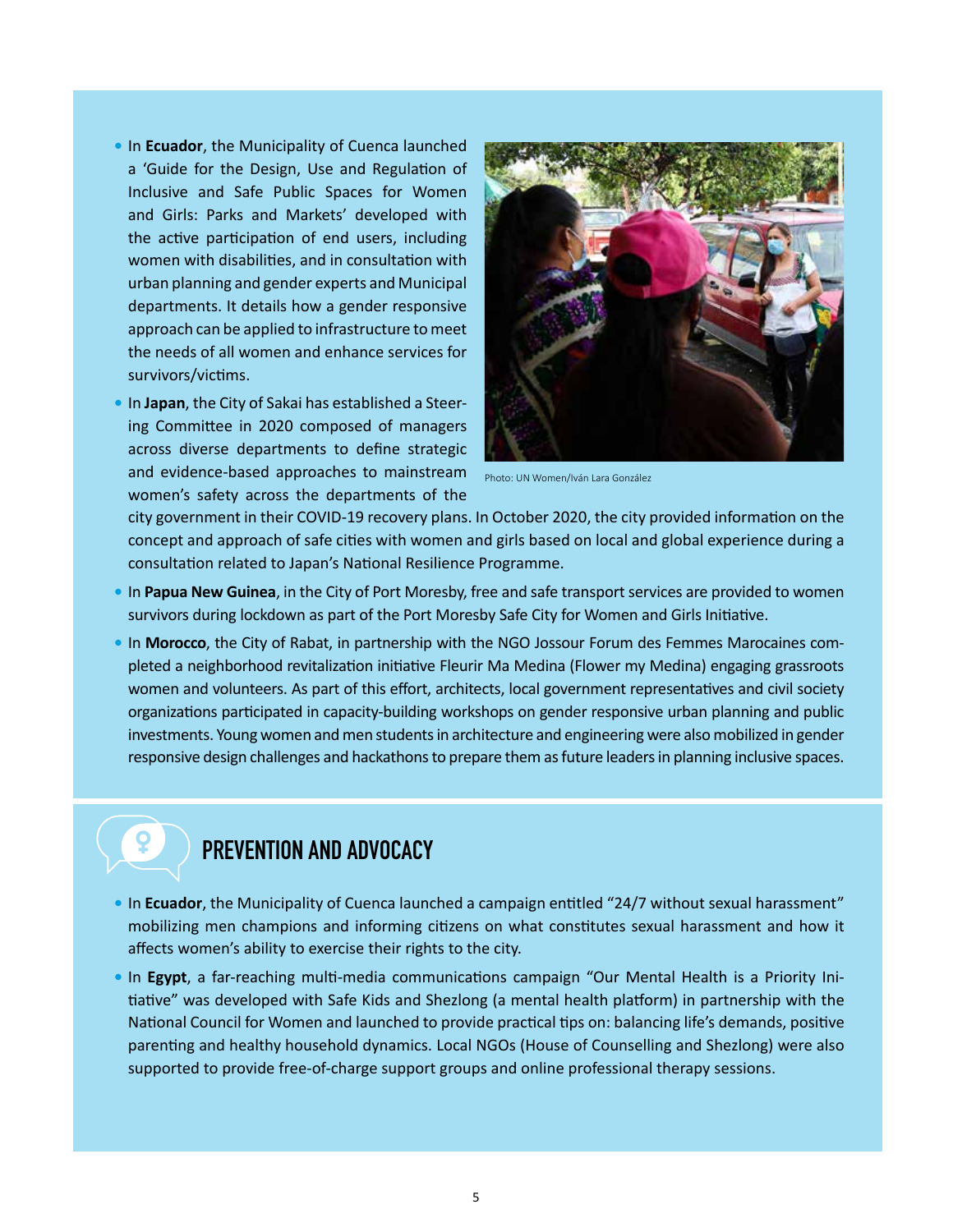- **•** In **Mexico**, in partnership with the University of Guadalajara and representatives of indigenous peoples' groups, a community campaign was developed using primarily radio to raise awareness on COVID-19 and violence against women. Campaign messages were made available in five languages using an inter-cultural and human rightsbased approach.
- **•** In **Ethiopia**, the City of Hawassa in partnership with Norwegian Church Aid as part of the dissemination of personal protective equipment (PPE) for COVID-19 and health information, messages in local languages were shared as part of community outreach to prevent and respond to violence



Photo: UN Women/Iván Lara González

against women. Messages appeared written on supplies distributed, were communicated by trained youth volunteers and broadcasted via three television channels over a 12-week period.

**•** In **Kenya**, in the rural areas of Kericho and Bomet, a multi-lingual, multi-media (posters, radio talk shows and social media) communications campaign on the prevention of COVID-19 and violence against women was strategically paired, reaching the community. Male champions who devised "Men's Guidelines for Staying at Home in COVID-19" to prevent gender-based violence (including sexual harassment) and COVID-19 also engaged directly with community members to sensitize them on the guidelines.

*See the brief on [Prevention: Violence against Women and Girls and COVID-19](https://www.unwomen.org/en/digital-library/publications/2020/05/brief-prevention-violence-against-women-and-girls-and-covid-19)*

### **ESSENTIAL SERVICES FOR SURVIVORS/VICTIMS**

- In Belgium, the City of Brussels, in partnership with Garance<sup>4</sup>, is conducting training with women and men police officers so they can better understand the nature and extent of sexual harassment in public spaces and have the skills to respond effectively.
- **•** In **Egypt**, a surge in reports to the helpline run by the Women's Complaints' Office prompted the establishment of a dedicated WhatsApp modality together with training of an emergency intervention team to facilitate timely and effective referrals for support. In the underserved areas of Alexandria and Damietta, economically hard-hit women were provided with skills-building sessions and other training paired with information on COVID-19 preventative measures. Similar information was provided to women's shelters through various government platforms and broadcast through national television. Together with the Ministry of Social Solidarity, four shelters were re-designed ensuring a survivor-centred approach adapted to COVID-19.

<sup>4</sup> <http://www.garance.be/>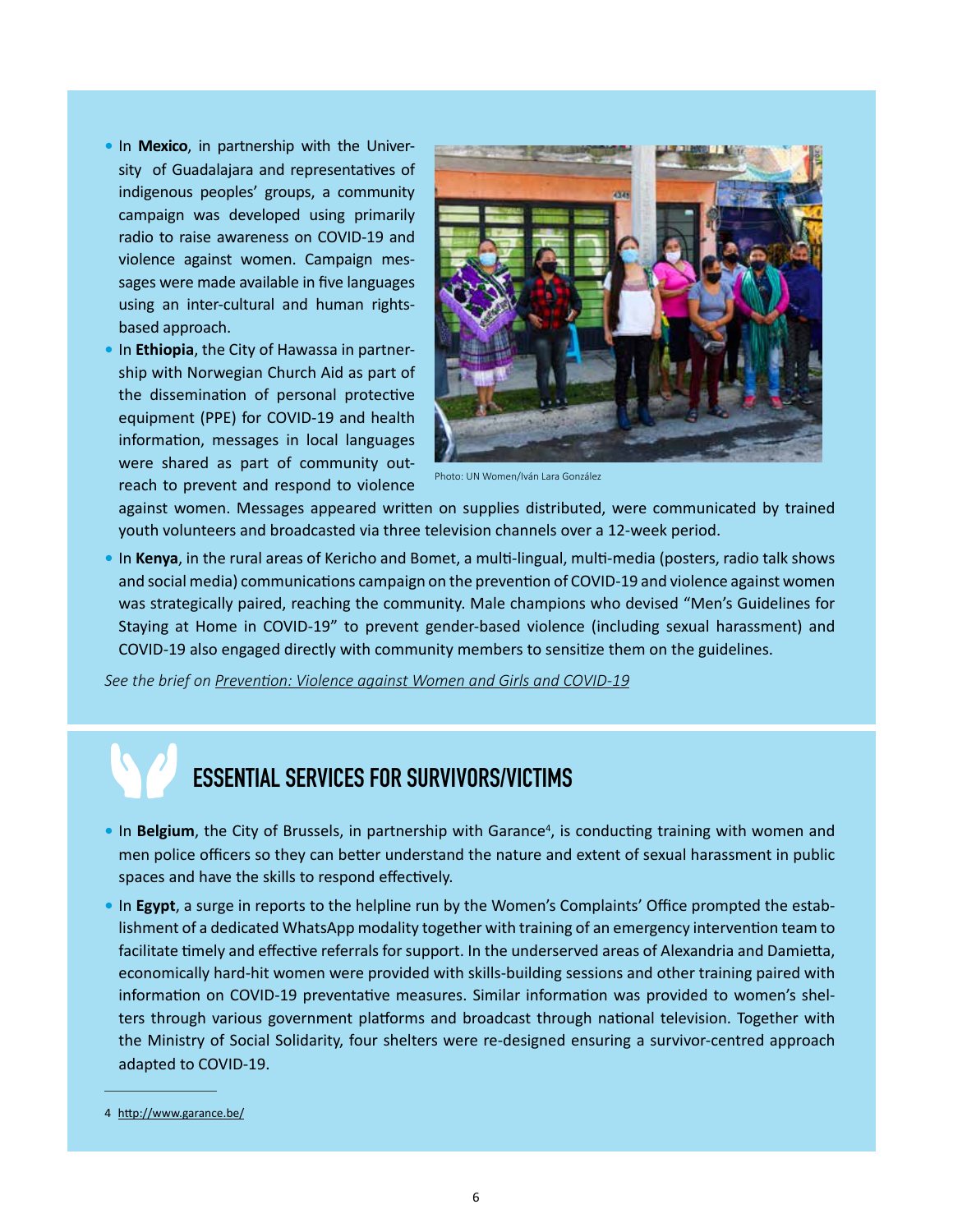**•** In **Bolivia**, the City of El Alto, brought together representatives from neighborhood councils and school boards to increase awareness around COVID-19 and including a tailored digital media platform providing information, guidance and care for survivors/victims of sexual harassment and other forms of violence against women and COVID-19. The initiative will be accompanied by a communication strategy to prevent cyberbullying and ICT facilitated sexual violence. The city also developed communication materials and an "Active Online Listening" initiative with the women's rights organization Kullakita and #TeAyudamos Platform to provide survivors of online sexual harassment and other forms



Photo: UN Women/Iván Lara González

of violence with care, guidance, how to report it and information on COVID-19.

- **•** In the **United Kingdom**, the Mayor of London led a partnership of frontline voluntary sector agencies to support those that were fleeing violence during the first 'lockdown'. A network of accommodation spaces was implemented across the city with wrap around support which included counselling and help to move survivors/victims and their children on to more permanent housing. The city also distributed much needed funding to organisations to enable them to adjust their services to provide support to women remotely. Extra funding was also used to distribute food, PPE, and sanitation products at refuges and other places of work.
- **•** In **Colombia**, the City of Bogota created a network of 630 stores, supermarkets and pharmacies, 37 gas stations and seven cafes where women could report their abuse to receive guidance, seek institutional accompaniment and access referral pathways for multi-sectoral support. The City of Popayan has instituted the same measure with a network of 50 pharmacies.
- **•** In **Ethiopia**, in the City of Addis Ababa, in partnership with the Association of Women's Sanctuary and Development and the Ethiopian Network of Women's shelters, adjustments were made to ensure that safe accommodations remained available. During this period, the first transitional shelter with comprehensive support services also opened its doors.
- **•** In **Japan**, in partnership with the Sakai Women's Organization, women and their children facing abuse during COVID-19 are provided accommodation, including through hotels in the City of Sakai.
- **•** In **Kenya**, in Nairobi and Mombassa, five shelter facilities were assessed to strengthen capacities and continue supporting survivors. In partnership with the Centre for Rights Education and Awareness (CREAW), tele-counseling services provide psychosocial support to accommodate social distancing measures in oneon-one sessions and group therapy, informed by the *[COVID-19 and Essential Services Provision for Survivors](https://www.unwomen.org/en/digital-library/publications/2020/04/brief-covid-19-and-essential-services-provision-for-survivors-of-violence-against-women-and-girls)  [of Violence against Women and Girls](https://www.unwomen.org/en/digital-library/publications/2020/04/brief-covid-19-and-essential-services-provision-for-survivors-of-violence-against-women-and-girls)*.